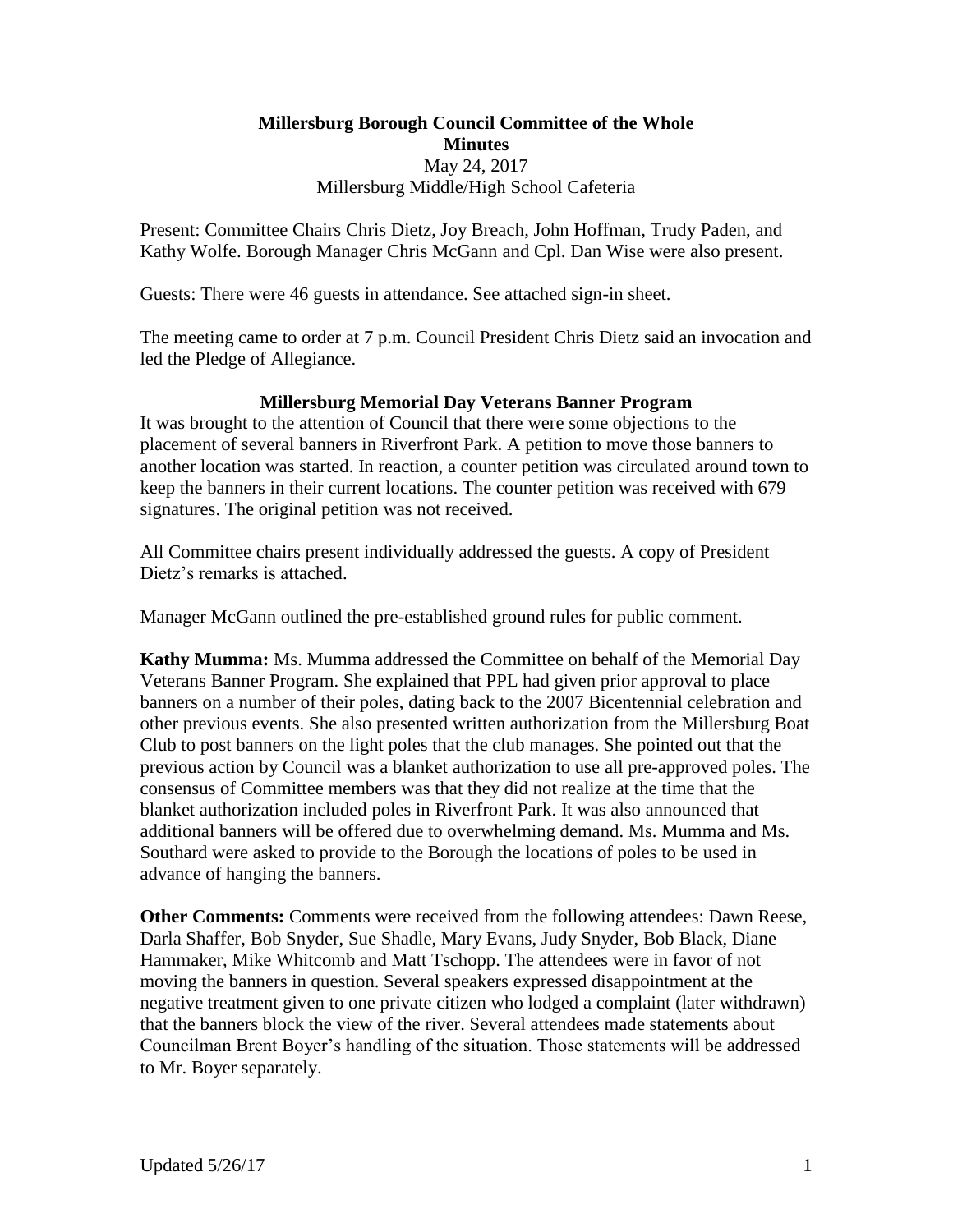**Action Item:** President Dietz announced that a formal vote will be taken at the June 14 Business meeting regarding the banners. The Committee members in attendance came to the consensus that they are in favor of leaving the banners where they are currently hanging.

**Memorial Day Parade:** VFW Post 5507 Commander Jeff Stansfield invited everyone to the Memorial Day Ceremony and Parade on May 29.

The majority of the guests left the meeting at approximately 8:30 p.m.

# **Auditor RFPs**

The Borough previously issued a Request for Proposals (RFP) for auditing services for FY 2017-2019. Two proposals were reviewed. McGann reminded Committee members that auditors are considered a "professional service," and are exempt from rules about accepting the lowest responsible bidder. The apparent low bidder is highly recommended by Borough staff members. McGann also noted that the Borough Council has made it a practice to issue RFPs every three years for auditing services, but this is not a requirement of state law.

## **Pension Disclosures**

Our auditor would like a decision from Council regarding the 2016 audit/financial statement. The auditor would like to know if Council would like to see the pension disclosures in the final financial statement. This is not a required part of the audit. The Committee would like to know if the Borough may issue the financial statement and amend it later with the pension information.

# **Facility Use Agreement Amendment – WQLV Wine Festival**

As previously discussed, the wine festival was postponed due to weather. The user has not yet contacted the Borough with a final date, but they are looking at July 1. McGann intends to have an agreement amendment for the Business meeting.

# **Master Parks Plan Local Study Committee**

Joann Smyre has volunteered to represent MAWT on the Committee. That leaves Upper Paxton Township as the only entity that has not formally appointed a member. Chairman Hoffman will follow up. An at-large member will also be needed. McGann was directed to issue a press release to the local press and place an announcement on Facebook.

## **Rail-Trail Complaint**

The Borough received official correspondence from Upper Paxton Township regarding complaints about unleashed dogs on the Rail-Trail. McGann reached out to the Ned Smith Center for assistance and has not received a response yet. Cpl. Wise added that the state leash law requires dogs to be "under the immediate control" of its owner.

## **Pine Street Lot: Dirt and Gravel Road Project**

McGann reported that this project is on hold for now as the most recent traffic counts exceeded 500 vehicles per day.